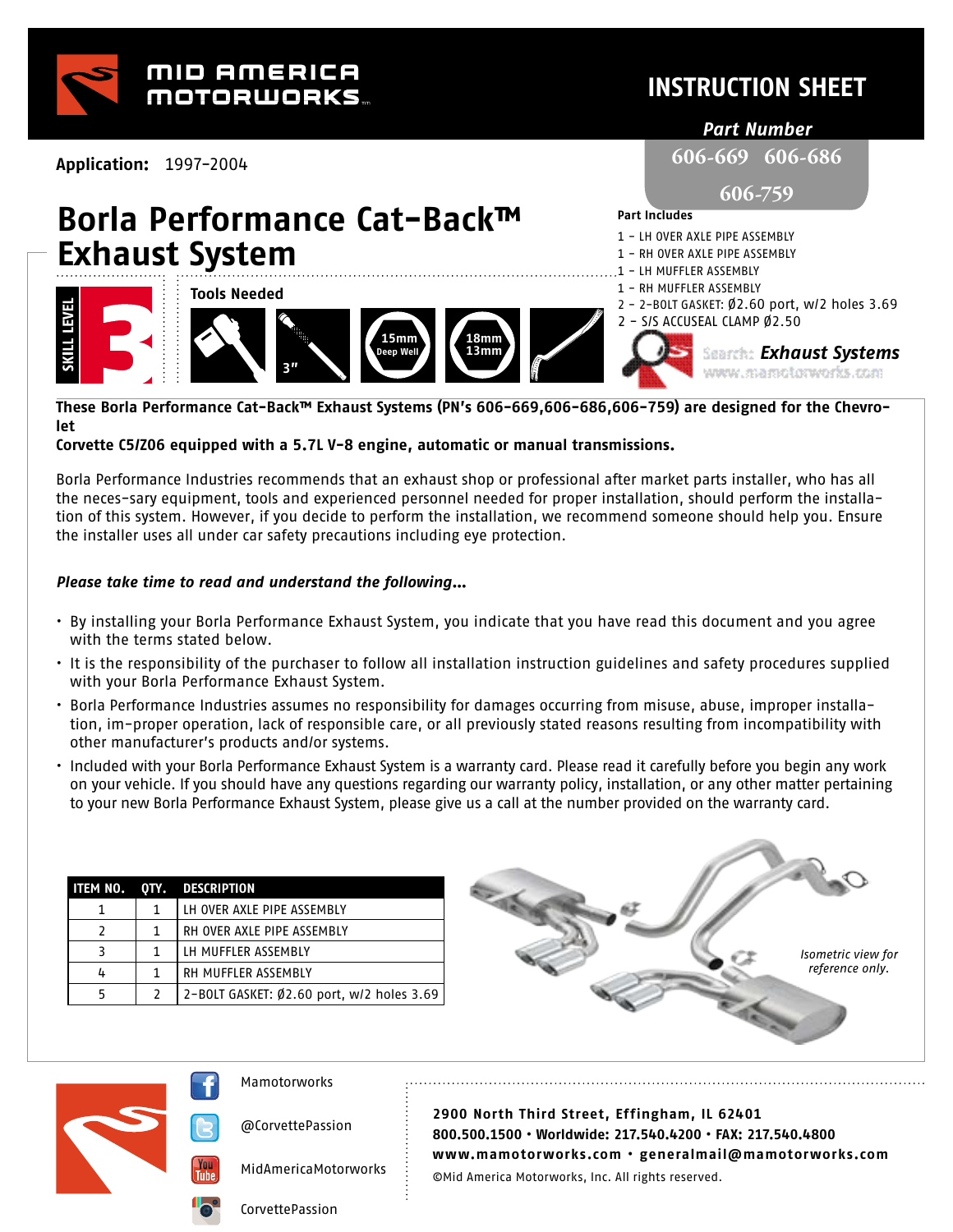### **Description** (cont.)

*Caution!!! Never work on a hot exhaust system. Serious injury in the form of burns can result If the vehicle has been in use and the exhaust system is hot, allow vehicle to cool for at least 1 hour. Always wear eye protection when working under any vehicle.* 

*Note: It is our recommendation that you use a hoist or hydraulic lift to facilitate the installation of your new Borla Performance Rear Section Exhaust System.* 

*Taking all under car safety precautions, lift the vehicle using a hoist or hydraulic lift. Once this has been done, you may begin the removal of your old exhaust system from your vehicle.* 

*Note: Before removing the original exhaust system from your vehicle, please compare the parts you have received with the bill of materials provided on the previous page to assure that you have all the parts necessary for the installation of your new Borla*  ← *Performance Rear Section Exhaust System.* 

## Original Exhaust System Removal

*Note: With a used vehicle, we suggest a penetrating spray lubricant to be applied liberally to all exhaust fasteners and allowing a significant period of time for the chemical to lubricate the threads before attempting to disassemble.* 

- 1. Loosen (4) 18mm bolts/13mm nuts securing the anti-sway bar leaving the bottom bolts in place, which run through the lower control arm. (See Fig.1)
- 2. Rotate the anti-sway bar down and out of the way.
- 3. Remove (2) bolts from each flange in front of the over axle pipe assemblies. (See Fig.2)
- 4. On automatic transmission equipped models, remove the muffler hangers located above the mufflers at the rear of the vehicle by removing the two bolts holding each one in place. On manual transmission models this does not have to be done, as there is more room to remove the muffler/over axle pipe assemblies. (See Fig.3)
- 5. Remove left-side and right-side exhaust system the vehicle. (See Fig.4)

*Warning: Use extreme caution during installation. Torque all fasteners according to manufacturer's torque values and tightening sequence. DO NOT use air impact tools to tighten fasteners on Borla Performance Exhaust Systems. Use of such tools may result in bent flanges or gasket contact areas leading to exhaust leaks.*









Page **2**